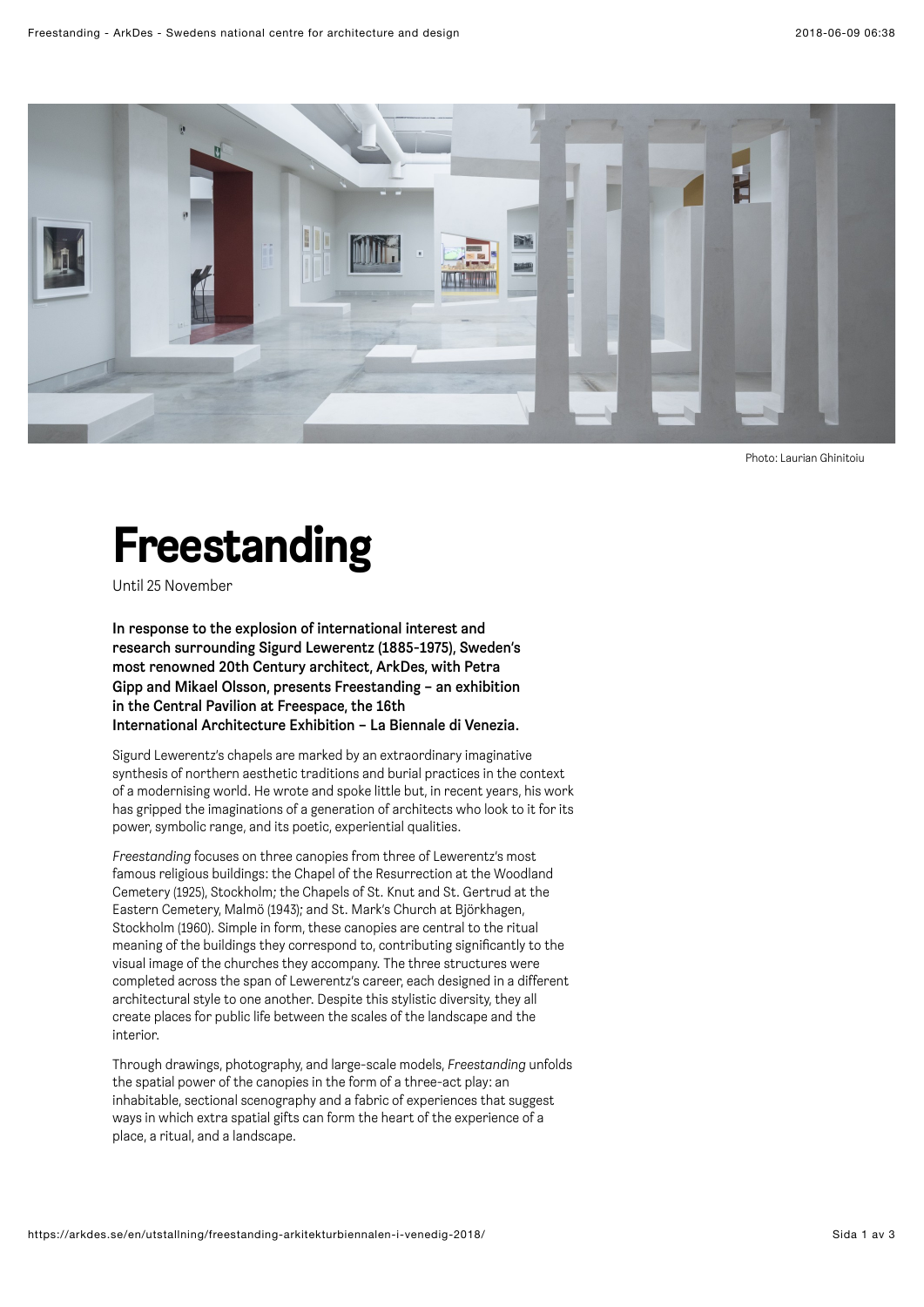Swedish architect Petra Gipp has designed three large-scale section models which allow for a unique reading of the canopies – how they make a place for people between the breadth of a landscape and the massiveness of a building. Gipp's models are abstractions, suppressing scale and material in favour of spatial effects.

New photographs taken by Swedish artist Mikael Olsson show the three projects as living, contemporary scenographies. In dissecting and rearranging the structures and their surroundings, the photographs reveal new perspectives on their design. The pictures evoke movement and help to reveal how we perceive distance and intimacy through architectural gestures.

Sigurd Lewerentz's drawings on display in *Freestanding* have never before been shown together. As a sequence, they help to establish the spatial narratives of the canopies, collectively and alone: perspectives that show how they mediate their respective landscapes and interiors, alongside plans, elevations and detail drawings that show the diagrammatic composition of these outdoor spaces and their relationship to the main body of the buildings.

## Images from the exhibition

<span id="page-1-0"></span>